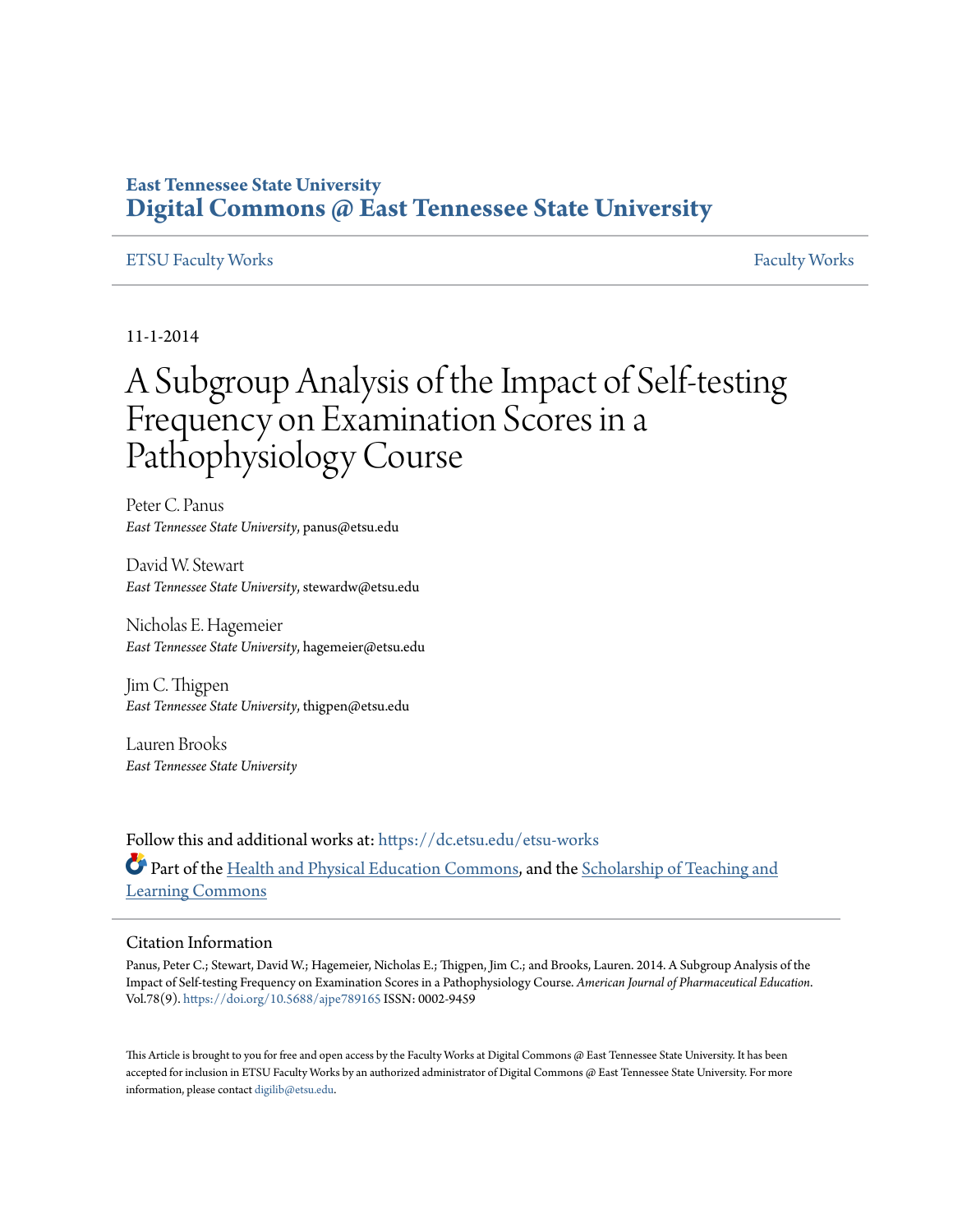## A Subgroup Analysis of the Impact of Self-testing Frequency on Examination Scores in a Pathophysiology Course

#### **Copyright Statement**

© Copyright American Journal of Pharmaceutical Education. This document was originally published in *[American Journal of Pharmaceutical Education.](http://www.ajpe.org/doi/abs/10.5688/ajpe789165)*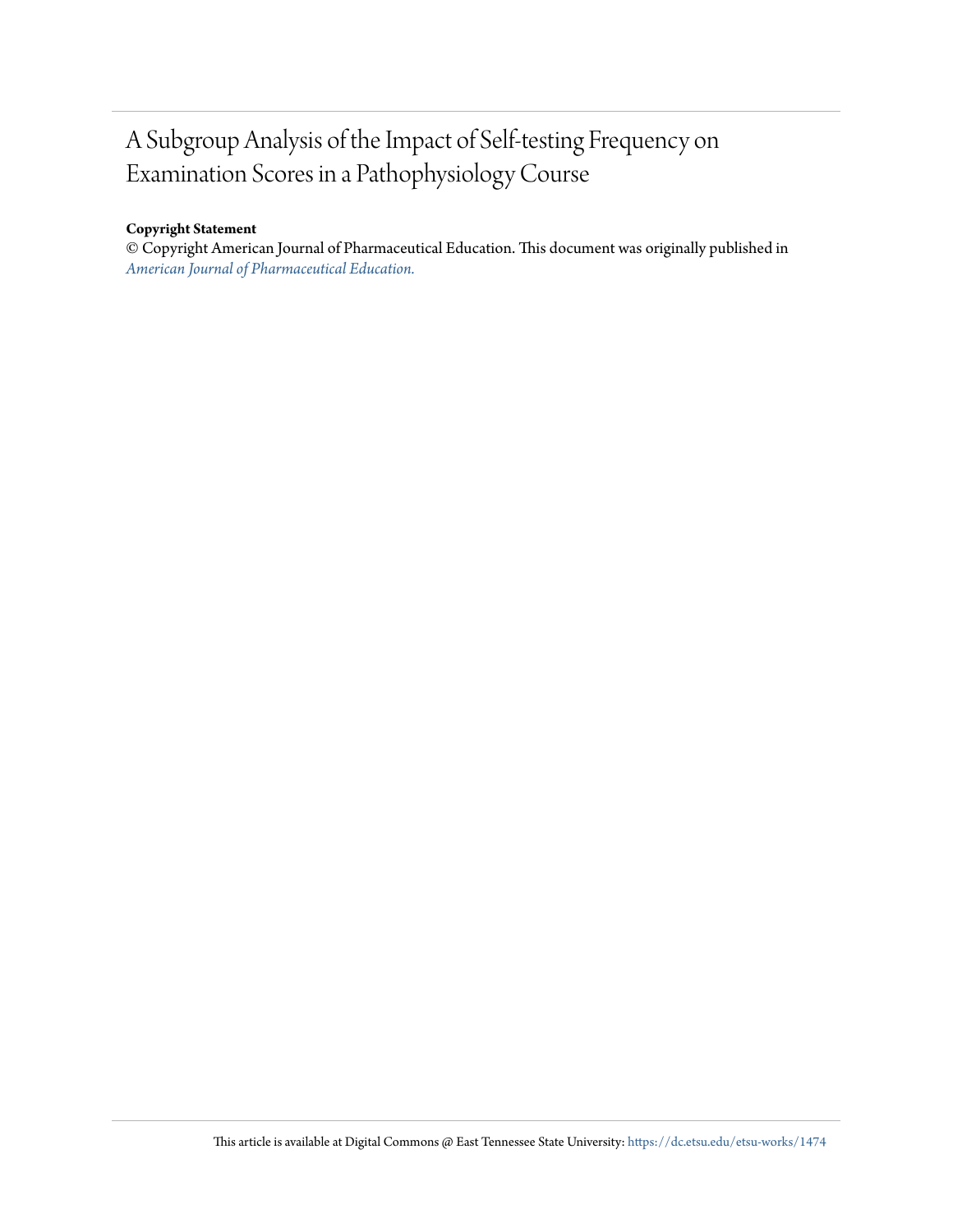## RESEARCH

## A Subgroup Analysis of the Impact of Self-testing Frequency on Examination Scores in a Pathophysiology Course

Peter C. Panus, PhD, PT,<sup>a,b</sup> David W. Stewart, PharmD, BCPS,<sup>a</sup> Nicholas E. Hagemeier, PharmD, PhD,<sup>a</sup> Jim C. Thigpen, PharmD, BCPS,<sup>a</sup> Lauren Brooks, SDPT<sup>b</sup>

<sup>a</sup>Bill Gatton College of Pharmacy, East Tennessee State University, Johnson City, Tennessee

<sup>b</sup>College of Clinical and Rehabilitative Health Sciences, East Tennessee State University, Johnson City, Tennessee

Submitted December 04, 2013; accepted March 25, 2014; published November 15, 2014.

Objective: To determine if the frequency of self-testing of course material prior to actual examination improves examination scores, regardless of the actual scores on the self-testing.

Methods: Practice quizzes were randomly generated from a total of 1342 multiple-choice questions in pathophysiology and made available online for student self-testing. Intercorrelations, 2-way repeated measures ANOVA with post hoc tests, and 2-group comparisons following rank ordering, were conducted.

Results: During each of 4 testing blocks, more than 85% of students took advantage of the self-testing process for a total of 7042 attempts. A consistent significant correlation ( $p \le 0.05$ ) existed between the number of practice quiz attempts and the subsequent examination scores. No difference in the number of quiz attempts was demonstrated compared to the first testing block. Exam scores for the first and second testing blocks were both higher than those for third and fourth blocks.

Conclusion: Although self-testing strategies increase retrieval and retention, they are uncommon in pharmacy education. The results suggested that the number of self-testing attempts alone improved subsequent examination scores, regardless of the score for self-tests.

Keywords: pharmacy education, self-testing, formative assessment, active learning

#### INTRODUCTION

Assessment, in its many forms, permeates pharmacy curricula. The Accreditation Council for Pharmacy Education (ACPE) places particular emphasis on assessment of programmatic and student outcomes and encourages use of multiple types of assessments in its standards and guidelines.1 From a student perspective, examinations comprised of multiple-choice items are perhaps one of the most commonly employed means by which individual performance is assessed, both in a formative and summative manner (eg, taking a practice examination and licensure examination, respectively). Examinations can be short, long, low-stakes (or no-stakes), high-stakes, and can be called by several names, including quizzes, tests, and assessments. Pharmacy students have opined that testing serves primarily to assess the amount of material learned in pharmacy courses and to assign grades.<sup>2</sup> While valid examinations can be used to assess student outcomes, research indicates examinations serve another purpose less commonly perceived by test givers and test takers alike: examinations can improve learning. $3,4$ 

The testing effect has been one of the topics of interest for improving learning in the cognitive psychology arena for centuries.<sup>5,6</sup> Specifically, researchers have examined multiple aspects of testing as it relates to retrieval (accessing stored information) and retention (keeping information in memory).3,4,7-15 Karpicke, Roediger, Bjork, among others, noted increased long-term retention after repeated retrieval (eg, self-testing) compared to repeated studying (eg, rereading notes).  $4,8,10,14$  Intermittently testing events in learning environments also facilitated learning more than repeated studying did.7,9,16,17

Despite the ubiquitous nature of examinations in schools and colleges, to our knowledge, no research has been conducted to evaluate the relationship between self-testing attempts and course outcomes in pharmacy curricula. Hagemeier and Mason examined student pharmacists' perceptions of testing and found that only 7.3% of respondents perceived tests as events that improve learning.<sup>2</sup> The same students, when given scenarios to gauge the extent to which they would employ self-testing strategies as opposed to restudying strategies, indicated a lack of awareness in their responses that self-testing can

Corresponding Author: Peter C. Panus, PhD, Bill Gatton College of Pharmacy, Box 70594, East Tennessee State University, Johnson City, TN; Tel: 423-439-8789. Fax: 423- 439-6350. E-mail: panus@etsu.edu.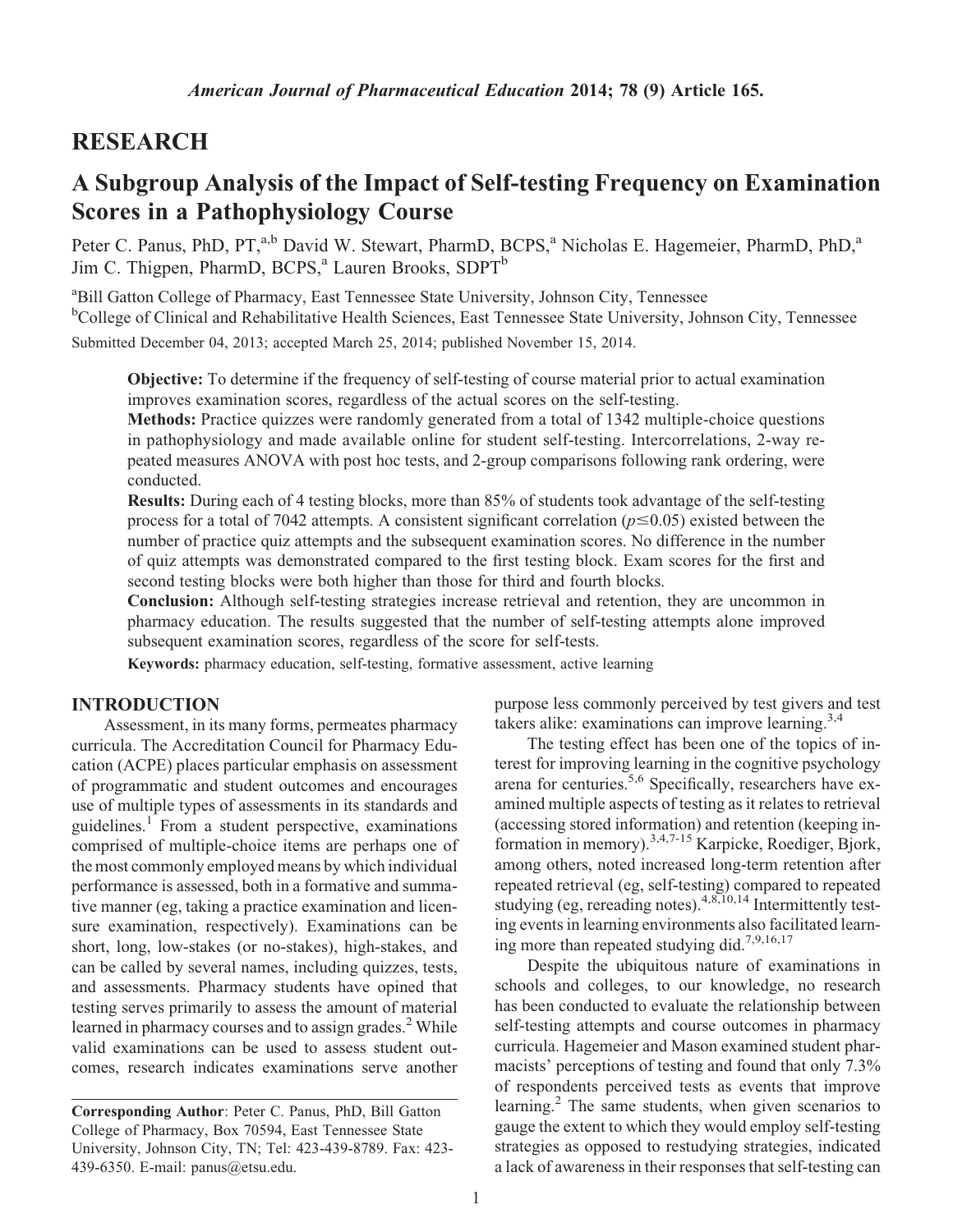improve learning more than restudying can. Overall, their research indicated many students did not employ strategies that optimally promoted learning, a finding similar to what was reported by Karpicke.<sup>18,19</sup>

ACPE Standard 11 indicates colleges and schools should employ teaching and learning strategies that "enable students to transition from dependent to active, self-directed, lifelong learners."<sup>1</sup> Structuring student opportunities to self-test through development of a practice self-test item bank is one method of promoting strategies that optimize learning. Frequent testing can mediate student learning by providing students with formative feedback from the examinations and can result in material retention for longer periods.<sup>20,21</sup> Therefore, self-test banks allow students to test frequently and simultaneously encourage the use of retrieval techniques that promote retention.

Previously, we developed and implemented a structured self-test bank of questions for a required first professional year (P1) pathophysiology course. Published results documented benefits of self-testing, specifically showing a positive correlation between performance on self-testing activities and performance on subsequent course examinations.22 To our knowledge, no data exists evaluating the frequency of self-testing attempts, irrespective of student performance, and the relationship to course outcomes as measured by examination scores. The purpose of this manuscript is to report an analysis of the frequency of self-testing compared to examination scores.

#### METHODS

Pathophysiology was a 17-week, 4-credit hour, required course taken by doctor of pharmacy students during their first professional year. The course had 4 examinations, equally spaced and weighted throughout the semester. The material covered on each examination only pertained to that presented after the previous examination, and no examination was comprehensive. There were also 8 required quizzes, equally spaced and weighted throughout the course, accounting for 20% of the final grade. In 2011, a self-testing/quizzing component was added to the course to allow students to practice retrieval of course information. After content was discussedin class, a graded quiz was given. Following the quiz, a subsequent practice pool of questions was released to the students using the university's course management software, Desire-2- Learn (D2L) (Version 8.3, Kitchener, ON, Canada). During this time, students had unlimited access to the question pool, and each practice quiz took a maximum of 30 minutes and consisted of 15 questions drawn randomly from the pool. When the practice quiz was submitted to D2L, the quiz was scored immediately, and the students were allowed to see the percentage of questions answered correctly. To provide feedback on areas of student deficiency prior to the examination, students were able to view incorrectly answered questions with all potential answer choices, but the correct answer choice was not indicated. While taking the practice quizzes and reviewing incorrect quiz responses, students used the Respondus Lockdown Browser (Respondus, Redmond, WA). This browser prevents copying and pasting or similar activities. The D2L software proctoring the quizzes was set for auto-submit when the time period for the quiz ended. Thus, the D2L system would submit the quiz at the end of the 30 minutes even if a student had not completed it. All questions for the examinations, required quizzes, and practice quiz pools were written by one of the investigators, who was also the course director and lecturer. As this was not a prospective investigation, the questions were written in real time as the content was covered during lecture or in the appropriate sections of the textbook. All questions were written prior to the practice quizzes and only grammatical or formatting changes were made to questions while the practice quiz was available to students. A discussion board on D2L provided clarification to students on content issues related to the questions, and highlighted "bad" questions, and gave correct information to students. The investigation received approval from the East Tennessee State University Institutional Review Board priorto data collection and analysis.

All data were organized using Excel 2007. Data analyses were completed using IBM SPSS Statistics 19 (IBM Inc., Armonk, NY).<sup>23,24</sup> Two-way repeated measures Analysis of Variance (ANOVA) with interaction was conducted. The 2 main effects for the 2-way ANOVA were the variables "time" with 2 blocks and "performance" with 4 blocks. Two time blocks were compared: the first time block when the practice quizzes were available to the students and the second time block when the examinations were taken. Each performance block represented the number of attempts at the practice quizzes and the examination score, during each of the 4 examination periods. The 2-way ANOVA determined if there were any differences in number of practice quiz attempts using the question pool prior to each examination and if there was a difference in the examination scores that followed the practice quiz interval. The interaction between main effects showed the relationship between the number of attempts prior to the examination and the subsequent examination score for each of the 4 examination periods. Mauchly's test for sphericity was conducted on the performance main effect and interaction between performance and time effects. No test for sphericity was conducted on the main effect of time as only 2 blocks represented this analysis. A Greenhouse-Geisser correction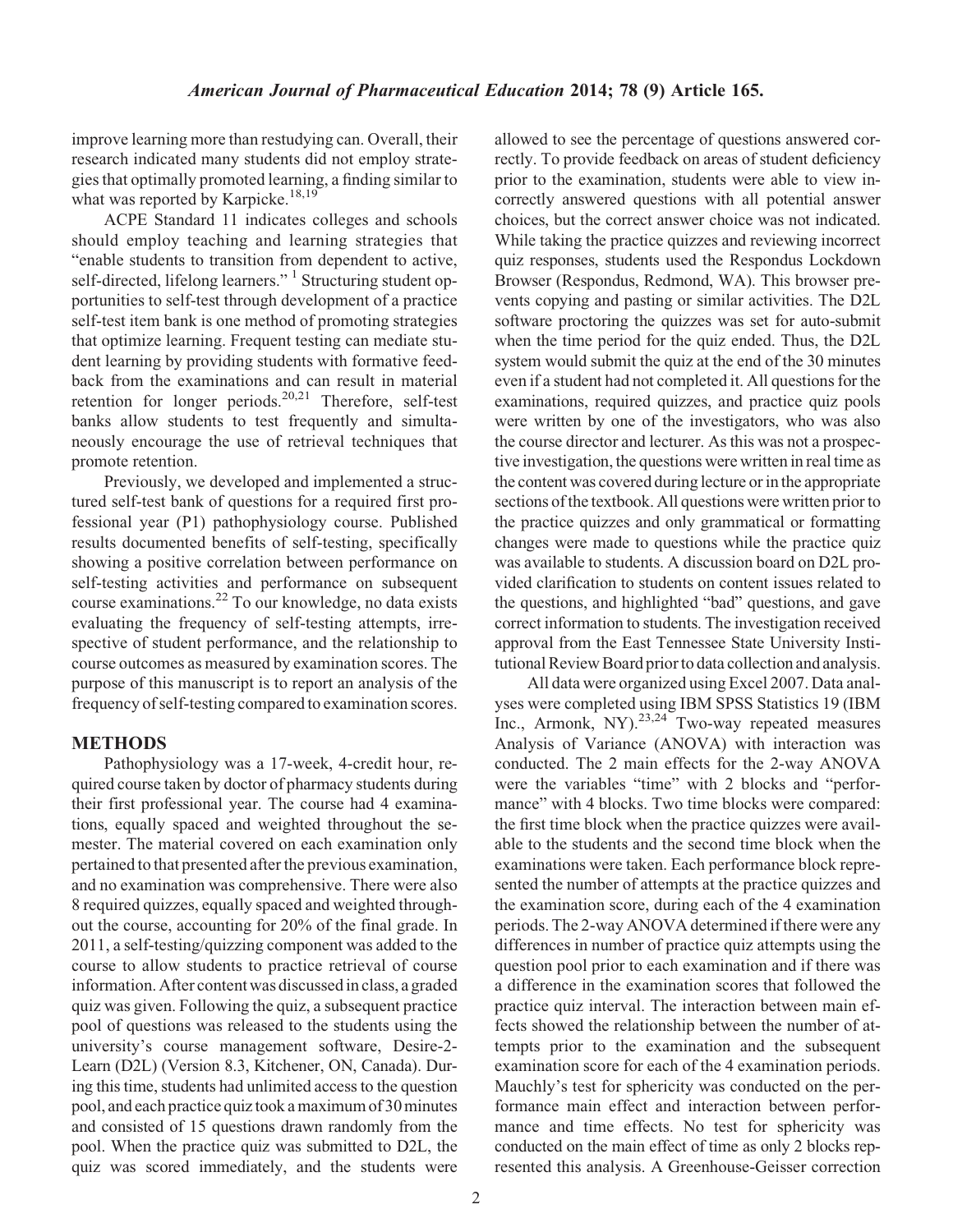was used to correct the F statistic for lack of sphericity when appropriate. Subsequently, only differences between number of practice quiz attempts or examination scores were evaluated. Group differences were examined using a 1-way ANOVA with a Welch's F test for lack of homogeneity, followed by Games-Howell post hoc multiple comparisons. A Pearson's correlation was conducted to examine individual associations between the number of practice quiz attempts and score on the subsequent examination. Finally, a 2-group comparison was conducted to determine whether there were differences in examination grades based on number of practice quiz attempts. For each examination, the students' scores and number of practice quiz attempts were rank-ordered based on the number of practice quiz attempts prior to the examination. The rank orders were then divided into cohort upper and lower 50th percentiles based on number of attempts. Comparison of examination scores between the upper and lower 50<sup>th</sup> percentiles were conducted with a 2-tailed  $t$  test for independent samples with equal variance not assumed. All graphs were created using Slide Write Plus for Windows Version 5.0 (Advanced Graphics Software Inc., Encinitas, CA), and data was reported as arithmetic mean plus or minus standard error of the mean.

#### **RESULTS**

Seventy-nine students were enrolled in the course in the spring semester of 2011. Table 1 provides the descriptive statistics associated with the number of practice quiz attempts using the question pool on D2L. The number of questions in each self-testing quiz bank varied by examination from 247 to 431 questions. The number of days the practice quiz question pool was open also varied from 14 to 19. Total number of self-attempts by the students for the practice quizzes prior to the examination increased from the first to the second testing block, and subsequently declined. The range of attempts by students also varied,

and some students—not necessarily the same students never accessed the practice quizzes during a given testing block, which was indicated by a zero at the bottom of the range for each examination period. However, as Table 1 documents, during testing blocks 1 through 3 more than 95% of students accessed the practice quizzes at least once, and in testing block 4 more than 85% accessed the practice quizzes.

The 2-way, repeated measures ANOVA with a Greenhouse-Geisser adjustment for lack of sphericity documented significant differences in the number of practice attempts and subsequent examination scores during the 4 testing blocks with all reported main effects for the ANOVA being significant ( $p$ <0.05). Additionally, during the 4 testing blocks, the number of practice quiz attempts did not result in a consistent equivalent score on the subsequent examination as documented by the significant interaction between performance and time variables. This was observed in the increase of number of attempts during the second testing block without a proportional increase in examination score, as compared to the other 3 examination blocks (Table 1).

Each of the subsequent 1-way ANOVAs was also significant ( $p<0.002$ ) for the main effects of "Average" Examination Score" and "Quiz Attempts/Student," after Welch's F test adjustment. The variable "Average Examination Score" determined the differences between the examination scores during the 4 testing blocks, and "Quiz Attempts/Student" determined the number of quiz attempts during the same 4 blocks. As there was no control in this study, the student cohort's first exposure to the selftesting concept during the first testing time block was viewed as the control (Table 1). Compared to the first time block, there were no significant differences in the number of practice quiz attempts in blocks 2 through 4; however, the number of attempts in block 3 was significantly lower than in block 2. In contrast, the scores for the first and

Table 1. Descriptive Statistics and Multiple Group Comparisons for Number of Attempts and the Corresponding Examination Score

| <b>Testing Block</b> | Number of<br><b>Ouestions</b> | <b>Days Pool</b> | <b>Total Attempts</b><br>for Class | <b>No. Students</b><br>without | Average No.<br>Ouiz           | Average<br><b>Examination</b> |
|----------------------|-------------------------------|------------------|------------------------------------|--------------------------------|-------------------------------|-------------------------------|
| $(N=79)$             | in Pool                       | Open             | Range/Student                      | <b>Attempt</b>                 | <b>Attempts/Student</b>       | <b>Score</b>                  |
| Examination 1        | 278                           | 16               | $1695(0-100)$                      |                                | $21.5 \pm 2.0$ <sup>a,b</sup> | $89.3 \pm 0.8$ <sup>a</sup>   |
| Examination 2        | 247                           | 14               | 2348 (0-150)                       |                                | $29.7 \pm 2.7$ <sup>a</sup>   | $90.4 \pm 0.8$ <sup>a</sup>   |
| Examination 3        | 386                           | 17               | $1384(0-70)$                       |                                | $17.5 + 1.7^{\circ}$          | $82.2 + 1.0^{b}$              |
| Examination 4        | 431                           | 19               | $1615(0-90)$                       | Q                              | $20.4 \pm 2.1^{a,b}$          | $83.0 \pm 0.9^{\circ}$        |

All reported main effects for the 2-way repeated measures ANOVA were significant  $(p<0.05)$  for the main effects variables of "performance"  $F(2.71, 211) = 33.75$  and "time"  $F(1, 78) = 1526$ . A documented significant interaction existed between the variables of "performance" and "time"  $F(2.53, 197) = 5.12$ . Subsequent individual 1-way ANOVAs were also significant for the main effects variables of "Examination Score"  $F(3, 172) =$ 22.97 and "Quiz Attempts/Student" F(3, 171)=5.10. Groups with different letters are statistically different ( $p \le 0.002$ ) based on 1-way ANOVA analysis.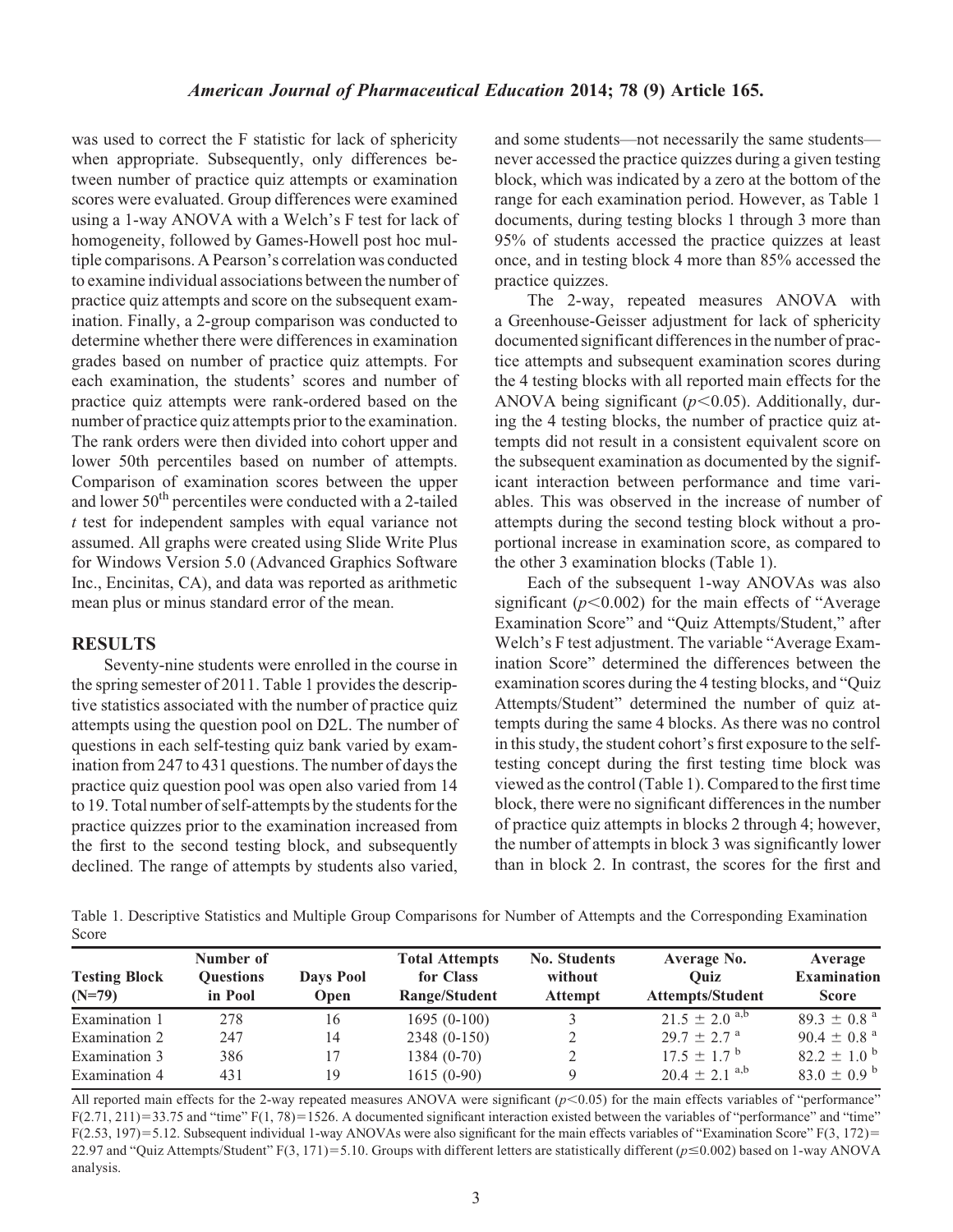second examinations were not significantly different, but both were significantly higher than scores for examinations 3 and 4.

A Pearson's correlation was conducted to compare practice quiz attempts to subsequent scores on examinations 1 through 4 (Table 2). A significant correlation existed between the number of practice quiz attempts and the subsequent examination score in all four testing blocks. However, this association decreased continuously as the testing blocks (ie, the semester) progressed, and was most precipitous for the last block.

Figure 1 shows the 2-group comparison for number of attempts at the practice question pool and subsequent examination score after separating the students into the upper and lower  $50<sup>th</sup>$  percentile based on number of attempts. Prior to all examinations, the upper  $50<sup>th</sup>$  percentile demonstrated significantly more practice quiz attempts compared to the lower  $50<sup>th</sup>$  percentile. On examinations 1 and 3, the lower half, based on number of practice quiz attempts, scored lower on the subsequent examination. No difference was observed between the 2 groups on examination 2, and examination 4 differences only trended toward significance  $(p<0.06)$ .

#### DISCUSSION

Examinations can be viewed by students and even faculty members as a necessary evil in education, representing major components of grades in coursework at all levels of the educational process. The common opinion is that examinations are required to assess student knowledge of course material content. Yet testing has the possibility of providing a learning process by improving retrieval and retention and increasing the efficacy of study time by showing students content requiring further study.<sup>3,4,7-15,25-27</sup> To evaluate the concept of self-testing in this analysis, we chose the number of quiz attempts by the students for comparison to examination performance. Choosing quiz attempts as the variable minimized confounding factors, such as differences in previous academic success among students taking the course.

The value of such a learning process can go unnoticed by students. When surveyed, the majority of students both within and outside pharmacy education admitted to not using self-imposed or institutionalized self-testing compared to rereading, practice recall, or

Table 2. Pearson's Correlations Between Number of Practice Quiz Attempts and Examination Score

| $(N=79)$      | Exam 1 | Exam 2 | Exam 3 | Exam 4 |
|---------------|--------|--------|--------|--------|
| Attempt $= R$ | 0.478  | 0.426  | 0.338  | 0.218  |
| $p$ value     | 0.001  | 0.001  | 0.002  | 0.05   |



Figure 1. Comparison of upper and lower 50th percentile of class on the number of practice quiz attempts (upper graph), and subsequent examination score (lower graph) during the 4 testing blocks. The star represents when the upper and lower percentiles were significantly different  $(p<0.05)$  in either the upper or lower panels.

concept mapping.<sup>2,19</sup> Yet when compared to these alternative methods, testing provides improved retrieval and retention.4,7,13,14,28,29 Even more surprising, students using these methods were more confident than students who self-tested, even though scores on subsequent examinations was lower for students opting not to selftest. $8,10,19,30$  In contrast to previous surveys, students in this investigation did take advantage of the opportunity to self-test prior to an examination on the related content area. Seventy-nine students accessed the practice quizzes a total of 7042 times during the 17-week semester for an overall average of 22 attempts per examination per student. The difference between what students stated when surveyed about self-testing and what occurred in the present investigation may be related to ease of accessibility of such self-testing formats.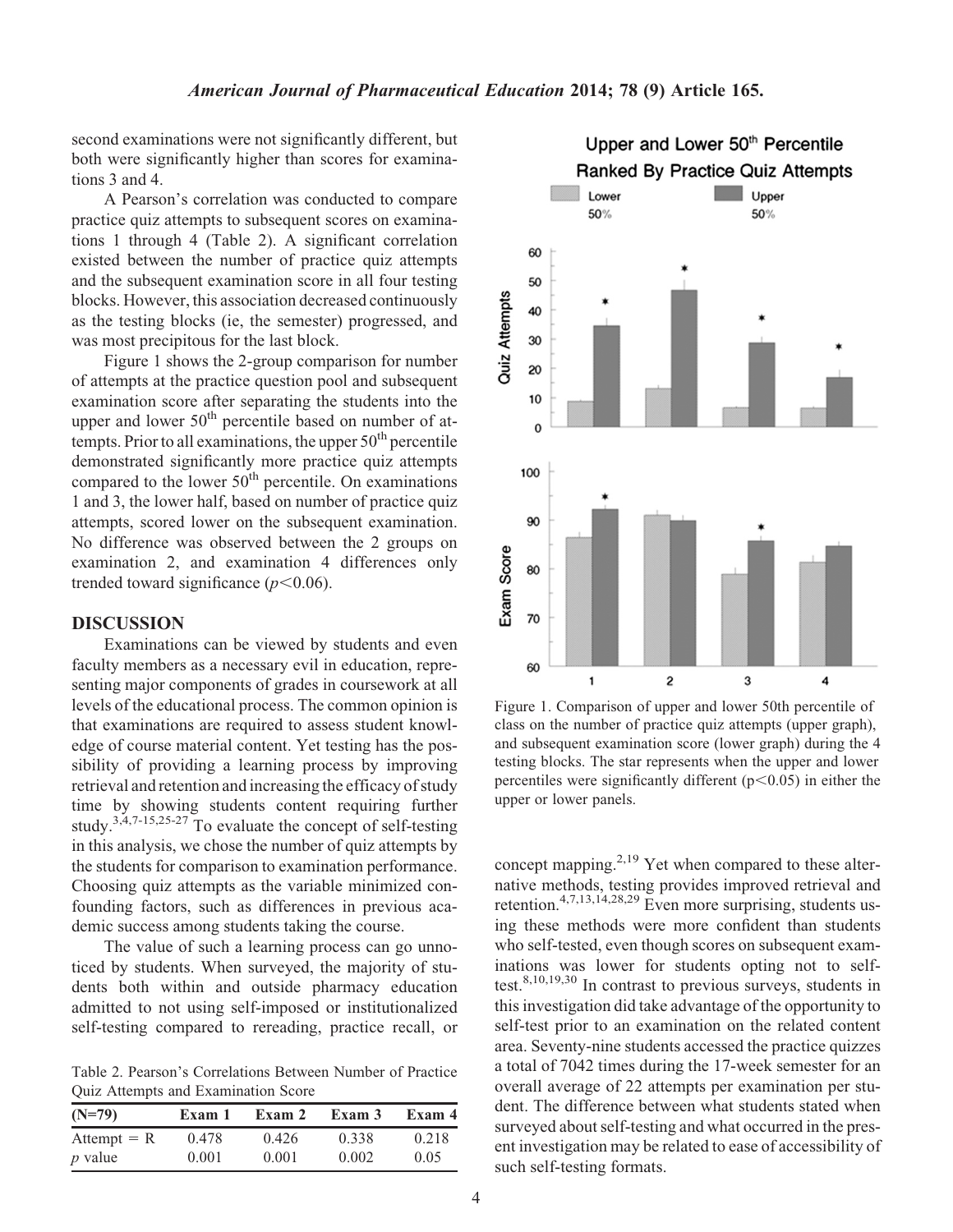Admittedly, there were students who never accessed the practice quizzes prior to each examination. This may have been related to the way the software program recorded access. If 2 or more students accessed the practice quizzes as a group, only 1 student would have logged into the system and would have been recorded as having taken the quiz. This obviously affected not only the potential total number of attempts by students but all subsequent analyses as well. However, when students access a testing program on their own time outside of class, there is no way to control such group participation.<sup>31</sup> No survey was conducted at the end of the course to determine student satisfaction with the self-testing quizzes. However, the use of these quizzes for the 4 examinations suggested that students found them beneficial. Moreover, data from a survey of medical students reported 90% of the students felt the self-testing process was beneficial for learning clinically related material.<sup>32</sup>

Assessment of testing on retention and retrieval has been conducted using different formats, including word pairs, free recall, and multiple choice questions.<sup>3,4,7-11,13-15,28,29,31,33-36</sup> Multiple choice questions have historically been thought to evaluate only recognition, and in turn result in decreased retention as compared to retrieval tests.<sup>37-39</sup> However, Little et al conducted research specific to multiple-choice examinations and the extent to which this commonly employed format can induce retrieval compared to recognition.<sup>15</sup> The researchers noted that multiple-choice examinations can induce retrieval if incorrect alternatives, or distractors, are plausible. Additionally, randomized multiple-choice questions have the advantage of facilitating recall of incorrect alternatives, which is missing from free recall and word pair assessments. In the present investigation, multiple-choice questions were used with the D2L testing program as they gave students immediate feedback when they used the practice quizzes for self-testing outside of class.

Although many investigations have examined testing under controlled laboratory settings, fewer have attempted such an investigation as a component of an actual class.3,31,40,41 Roediger and Karpicke noted a lack of controls in the educational setting, $3$  a limitation that existed in this investigation as well. Despite the lack of controls, Roediger and Karpicke concluded that the testing effect does extend to the classroom setting. In our investigation, a significant correlation existed for all 4 testing blocks between the number of attempts at selftesting via the practice quizzes and subsequent examination scores. Additionally, the upper 50th percentile, based on number of quiz attempts, scored higher on the subsequent examinations in 2 of 4 testing blocks, (examinations 1 and 3) and trended higher on examination  $4 (p<0.06)$ . In

aggregate, these results support the value of testing, or in this case self-testing, as a learning tool in the academic setting.

Previously, investigators noted that technology limitations prevented tracking the frequency of use when self-testing outside the class room.<sup>31</sup> Using the Internetbased D2L program eliminated this problem. Lee, Nagel, and Gould also used D2L to assess self-testing by students in a human anatomy course in professional dentistry education.<sup>40</sup> The investigators concluded that self-testing, as assessed by multiple-choice quizzes, provided no consistent benefit to students on subsequent examinations; however, in that analysis only scores on the first attempt at the practice quizzes were compared to subsequent examination scores.

Previously, our team documented an association between the average practice quiz score and the related examination score.<sup>22</sup> The current analysis showed a similar, albeit weaker, association between the number of practice quiz attempts and subsequent examination performance irrespective of the students practice quiz scores. Both these analyses seem to be more logical predictors of students' eventual performance than simply how they performed on the first iteration of an exercise that should have been repeated multiple times.

Additionally, unsuccessful attempts, recognizing incorrect answer choices, and temporal spacing between testing attempts demonstrated a significant impact on retrieval, with equally spaced retesting superior to either retesting at expanded intervals or mass testing.<sup>3,4,9,11</sup> Although equally spaced testing optimizes recall, the current investigation was unable to control the interval between self-tests by students using the D2L testing program. Our results did document that more attempts correlated with a higher subsequent examination score, and that the selftesting opportunity was always open for a minimum of 2 weeks during any of the 4 separate pre-exam periods. Unfortunately, the software does not allow for minimal intervals between practice quiz attempts. Nor is systematic collection of individual attempts for statistical analysis available with the current version, so determination of intervals between attempts for each student would be difficult.

Incorrect answers during testing is also thought to enhance learning and retention, and this phenomenon may be further enhanced by delaying the feedback correcting the error.3,13,34-36 Repeated testing of material correctly identified also increased learning and retention compared to dropping the item once correctly identified.<sup>18</sup> The positive benefit of continuously testing already correctly identified material is especially important, as students often stop self-testing on material once correctly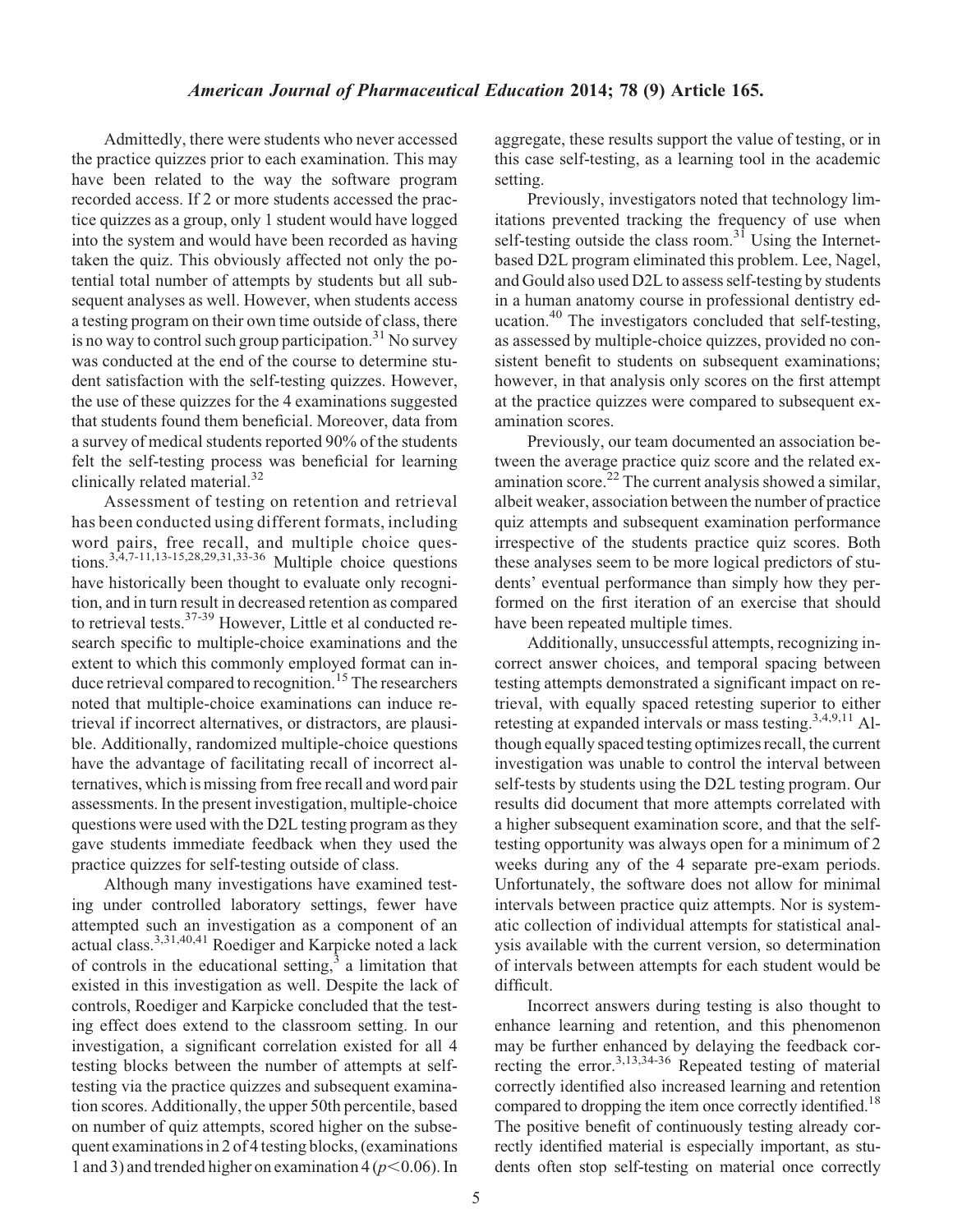identified.<sup>4</sup> In the current investigation, the software program parameters were set to allow students to review failed question attempts. Specifically, students were allowed to review incorrectly answered questions along with all the potential choices; however, the correct answer choice was not identified. Previous correctly and incorrectly answered questions were also kept within the random question pool, and the students had no control themselves over which questions were selected for their quizzes. This prevented students from removing correctly answered questions from the pool and repeatedly exposed students to these questions with randomization of the correct answer's position. Additionally, greater retrieval on examination occurs with testing compared to restudying when interfering tasks exist between the preparation, testing or restudying, and the examination. For students in academia such interfering tasks would be other courses.<sup>14</sup>

There were limitations to this investigation, some of which are unique. The number of days the self-testing practice quizzes were open prior to the examination was dictated by several factors. Each practice quiz window was open only after the course content was covered and prior to the examination date. The former was dictated by the class schedule and the latter was coordinated with the Office of Academic Affairs for the college. The variation of the self-testing practice quiz window was thus partially out of the investigators' control. The variation for number of days the self-testing practice quizzes were open was 5 days. As this investigation was not a priori, one of the investigators wrote all the questions for the practice quizzes in real time during the semester, which accounted for part of the difference in the number of questions during each testing block. Separately, these practice quizzes were an independent self-testing activity outside the class but within a larger academic curriculum for that semester. Thus, there were competing requirements from other courses within the curriculum, which may have interfered with student use of the practice quizzes during each of the 4 testing blocks. Moreover, study time for competing courses during the semester was completely out of the control of the investigators. Alternatively, students may have felt more self-confident in their ability to master the content of the course as the semester progressed. This failure to recognize their mastery of the course content may have resulted in slightly lower self-testing attempts during the third and fourth testing blocks and the subsequent scores on examinations 3 and 4.

#### **CONCLUSION**

In conclusion, in both the laboratory setting and the classroom, evidence supports the value of self-testing for retrieval and retention. This investigation presented additional data of the application of these concepts in the professional pharmacy education environment. The investigation also provided further documentation of the value and applicability of self-testing as a learning process by specifically showing a correlation between the number of self-testing attempts and subsequent examination scores.

#### **REFERENCES**

1. Accreditation Council for Pharmacy Education. Accreditation standards and guidelines for the professional program in pharmacy leading to a doctor of pharmacy degree. 2011; https://www.acpeaccredit.org/pdf/finalS2007Guidelines2.0.pdf. Accessed April 24, 2013.

2. Hagemeier NE, Mason HL. Student pharmacists' perceptions of testing and study strategies. Am J Pharm Educ. 2011;75(2):Article 35. 3. Roediger HLI, Karpicke JD. The power of testing memory: basic research and implications for educational practice. Perspectives on Psychological Science. 2006;1(3):181-210.

4. Karpicke J, Roediger HI. Repeated retrieval during learning is the key to long-term retention. Journal of Memory & Language. 2007;57:151-162.

5. Bacon F. Novum Organum (L. Jardine & M. Silverthorne, Trans). Cambridge, England: Cambridge University Press; 2000.

6. Dunlosky J, Rawson KA, Marsh EJ, Nathan MJ, Willingham DT. Improving students learning with effective learning techniques: promising directions from cognitive and educational psychology. Psychological Science in the Public Interest. 2013;14(1):4-58.

7. Nungester RJ, Duchastel PC. Testing vs review: effects on retention. J Educ Psychol. 1982;74(1):18-22.

8. Roediger HL, Karpicke JD. Test-enhanced learning: taking memory tests improves long-term retention. Psychol Sci. 2006;17(3):249-255.

9. Karpicke JD, Roediger HL 3rd. Expanding retrieval practice promotes short-term retention, but equally spaced retrieval enhances long-term retention. J Exp Psychol Learn Mem Cogn. 2007;33(4):704-719.

10. Karpicke JD, Roediger HL 3rd. The critical importance of retrieval for learning. Science. 2008;319(5865):966-968.

11. Karpicke JD, Bauernschmidt A. Spaced retrieval: absolute spacing enhances learning regardless of relative spacing. J Exp Psychol Learn Mem Cogn. 2011;37(5):1250-1257.

12. Karpicke JD, Grimaldi PJ. Retrieval-based learning: a perspective for enhancing meaningful learning. Educ Psychol Rev. 2012;24:401-418.

13. Kornell N, Hays MJ, Bjork RA. Unsuccessful retrieval attempts enhance subsequent learning. J Exp Psychol Learn Mem Cogn. 2009;35(4):989-998.

14. Halamish V, Bjork RA. When does testing enhance retention? A distribution-based interpretation of retrieval as a memory modifier. J Exp Psychol Learn Mem Cogn. 2011;37(4):801-812.

15. Little JL, Bjork EL, Bjork RA, Angello G. Multiple-choice tests exonerated, at least of some charges: fostering test-induced learning and avoiding test-induced forgetting. Psychol Sci. 2012;23(11):1337-1344. 16. Kornell N, Bjork RA. The promise and perils of self-regulated study. Psychon Bull Rev. 2007;14(2):219-224.

17. Donovan JJ, Radosevich DJ. A meta-analytic review of the distribution of practice effect: now you see it, now you don't. J Appl Psychol. 1999;84(5):795-805.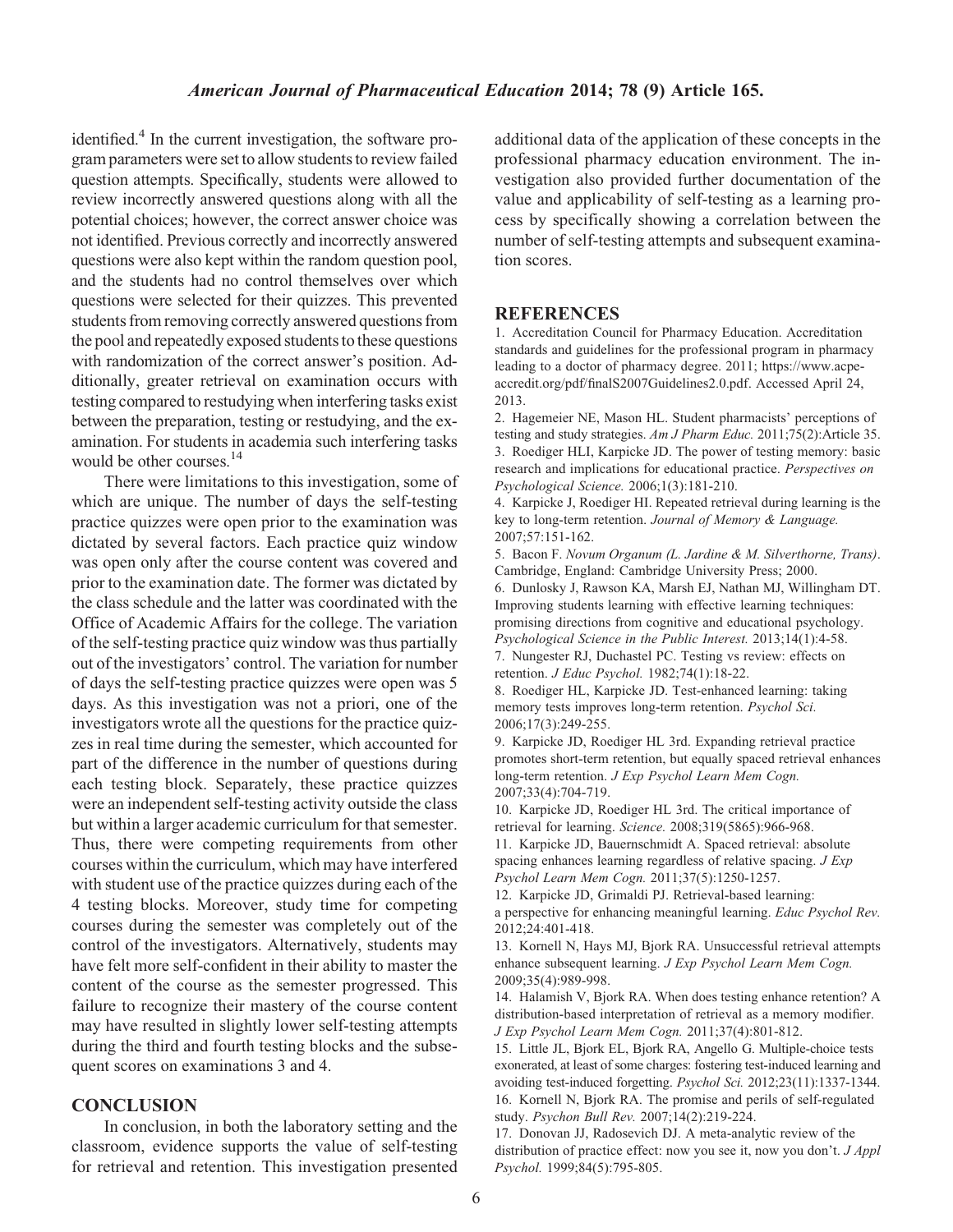#### American Journal of Pharmaceutical Education 2014; 78 (9) Article 165.

18. Karpicke JD. Metacognitive control and strategy selection: deciding to practice retrieval during learning. J Exp Psychol Gen. 2009;138(4):469-486.

19. Karpicke JD, Butler AC, Roediger HL 3rd. Metacognitive strategies in student learning: do students practise retrieval when they study on their own? Memory. 2009;17(4):471-479.

20. Bangert-Drowns RL, Kulik JA, Kulik CC. Effects of frequent classroom testing. The Journal of Educational Research. 1991;85 (2):89-99.

21. Wheeler MA, Roediger HL. Disparate effects of repeated testing: Reconciling Ballard's (1913) and Bartlett's (1932) results. Psychological Science. 1992;3(4):240-245.

22. Stewart D, Panus PC, Hagemeier N, Thigpen J, Brooks L. Pharmacy student self-testing as a predictor of examination performance. Am J Pharm Educ. 2014;78(2):Article 32.

23. Portney LG, Watkins MP. Foundations of Clinical Research: Applications to Practice. 3rd ed. Norwalk, CN: Appleton & Lange; 2009.

24. Field A. Discovering Statistics Using SPSS. 3rd ed. London, England: Sage; 2009.

25. Metcalfe J, Finn B. Evidence that judgments of learning are causally related to study choice. Psychonomic Bulletin & Review. 2008;15(1):174-179.

26. Izawa C. Optimal potentiating effects and forgetting-prevention effects of tests in paired-associate learning. J Exp Psychol. 1970;83:340-344.

27. Nelson TO, Dunlosky J. When people's judgments of learning (JOLs) are extremely accurate at predicting subsequent recall: the 'delayed-JOL effect.'. Psychological Science. 1991;2(4):267-270.

28. Karpicke JD, Blunt JR. Retrieval practice produces more learning than elaborative studying with concept mapping. Science. 2011;331(6018):772-775.

29. Bahrick HP, Hall LK. The importance of retrieval failures to long-term retention: A metacognitive explanation of the spacing effect. Journal of Memory and Language. 2005;52(4):566-577.

30. Agarwal PK, Karpicke JD, Kang SHK, Roediger HLI, McDermott KB. Examining the testing effect with open- and closed-book tests. Appl Cognit Psychol. 2008;22:861-876. 31. Roediger HL, Agarwal PK, McDaniel MA, McDermott KB. Test-enhanced learning in the classroom: long-term improvements from quizzing. J Exp Psychol Appl. 2011;17 (4):382-395.

32. Larsen DP, Butler AC, L. Comparative effects of test-enhanced learning and self-explanation on long-term retention. Med Educ. 2013;47(7):674-682.

33. Pashler H, Zarow G, Triplett B. Is temporal spacing of tests helpful even when it inflates error rates? J Exp Psychol Learn Mem Cogn. 2003;29(6):1051-1057.

34. Butler AC, Karpicke JD, Roediger HL. Correcting a metacognitive error: feedback increases retention of low-confidence correct responses. J Exp Psychol Learn Mem Cogn. 2008;34 (4):918-928.

35. Butler AC, Karpicke JD, Roediger HL 3rd. The effect of type and timing of feedback on learning from multiple-choice tests.  $J Exp$ Psychol Appl. 2007;13(4):273-281.

36. Pyc MA, Rawson KA. Why testing improves memory: mediator effectiveness hypothesis. Science. 2010;330(6002):335.

37. Glover JA. The 'testing' phenomenon: Not gone but nearly forgotten. J Educ Psychol. 1989;81(3):392-399.

38. Foos PW, Fisher RP. Using tests as learning opportunities. J Educ Psychol. 1988;80:179-183.

39. McDaniel MA, Anderson JL, Derbish MH, Morrisette N. Testing the testing effect in the classroom. European Journal of Cognitive Psychology. 2007;19(4-5):494-513.

40. Lee LM, Nagel RW, Gould DJ. The educational value of online mastery quizzes in a human anatomy course for first-year dental students. J Dent Educ. 2012;76(9):1195-1199.

41. Nevid JS, Mahon K. Mastery quizzing as a signaling device to cue attention to lecture material. Teaching of Psychology. 2009;36 (1):29-32.

#### APPENDIX 1

| <b>Within Subjects Effect</b> | Mauchly's W | <b>Approximate Chi-square</b> | df | Sig.  | <b>Greenhouse-Geisser</b> |
|-------------------------------|-------------|-------------------------------|----|-------|---------------------------|
| Time                          | .00         | .000.                         |    |       | 00.1                      |
| Performance                   | .).84       | 3.8                           |    | 0.017 | 0.90                      |
| Time x Performance            | 0.76        | 21.4                          |    | 0.001 | 0.84                      |

Table 1. The main effect "time" represents the period during the attempts at the practice quizzes (1) or the period for which the examination is taken (2). The main effect "performance" represents 4 blocks during which each practice quiz period was followed by an exam. For the 2-way repeated measures ANOVA, Maulchy's test indicated that the assumption of sphericity had been violated for the main effect of performance  $\chi^2(5)=13.76$ ,  $p<0.02$  and interaction between main effects of performance and time  $\chi^2(5)=21.36$ ,  $p<0.001$ . Time contains only 2 groups and thus sphericity is not an appropriate concern.